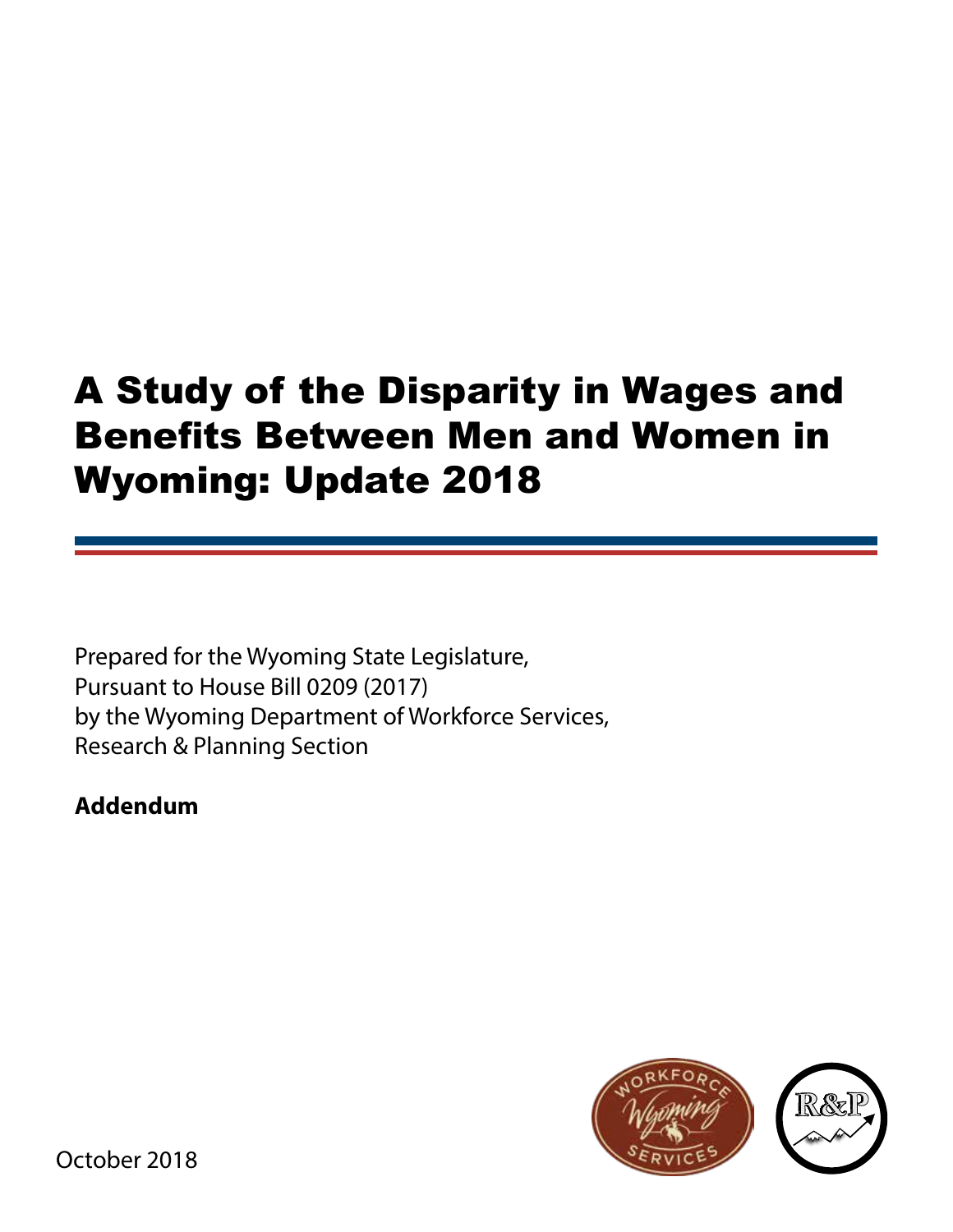## A Study of the Disparity in Wages and Benefits Between Men and Women in Wyoming: Update 2018

## Addendum

**Wyoming Department of Workforce Services** John Cox, Director

#### **Research & Planning**

Tony Glover, Manager

#### **Prepared by:**

Tony Glover, Manager, Lisa Knapp, Senior Research Analyst, and Michael Moore, Editor

#### **Editorial Committee:**

David Bullard, Katelynd Faler, Elyse Gagné, Matthew Halama, Patrick Harris, Chris McGrath, Michael Moore, and Carol Toups

#### **Submitted for publication October 2018.**

©2018 by the Wyoming Department of Workforce Services, Research & Planning

#### **Department of Workforce Services Nondiscrimination Statement**

The Department of Workforce Services does not discriminate on the basis of race, color, religion, national origin, sex, age, or disability. It is our intention that all individuals seeking services from our agency be given equal opportunity and that eligibility decisions be based upon applicable statutes, rules, and regulations.

#### **Research & Planning**

P.O. Box 2760 Casper, WY 82602 Phone: (307) 473-3807 Fax: (307) 473-3834

**R&P Website:** http://doe.state.wy.us/LMI/ **URL for this research:** http://doe.state.wy.us/LMI/WYWageGap2018.htm URL for this publication: http://doe.state.wy.us/LMI/WYWageGap2018/Update\_2018\_Addendum.pdf **Contact information:** http://doe.state.wy.us/LMI/rpstaff.htm

#### **"Your Source for Wyoming Labor Market Information"**

### **Who We Are**

Research & Planning (R&P) functions as an exclusively statistical entity within the Wyoming Department of Workforce Services. R&P collects, analyzes, and publishes timely and accurate labor market information (LMI) meeting established

statistical standards. We work to make the labor market more efficient by providing the public and the public's representatives with the information needed for evidencebased, informed decision making.

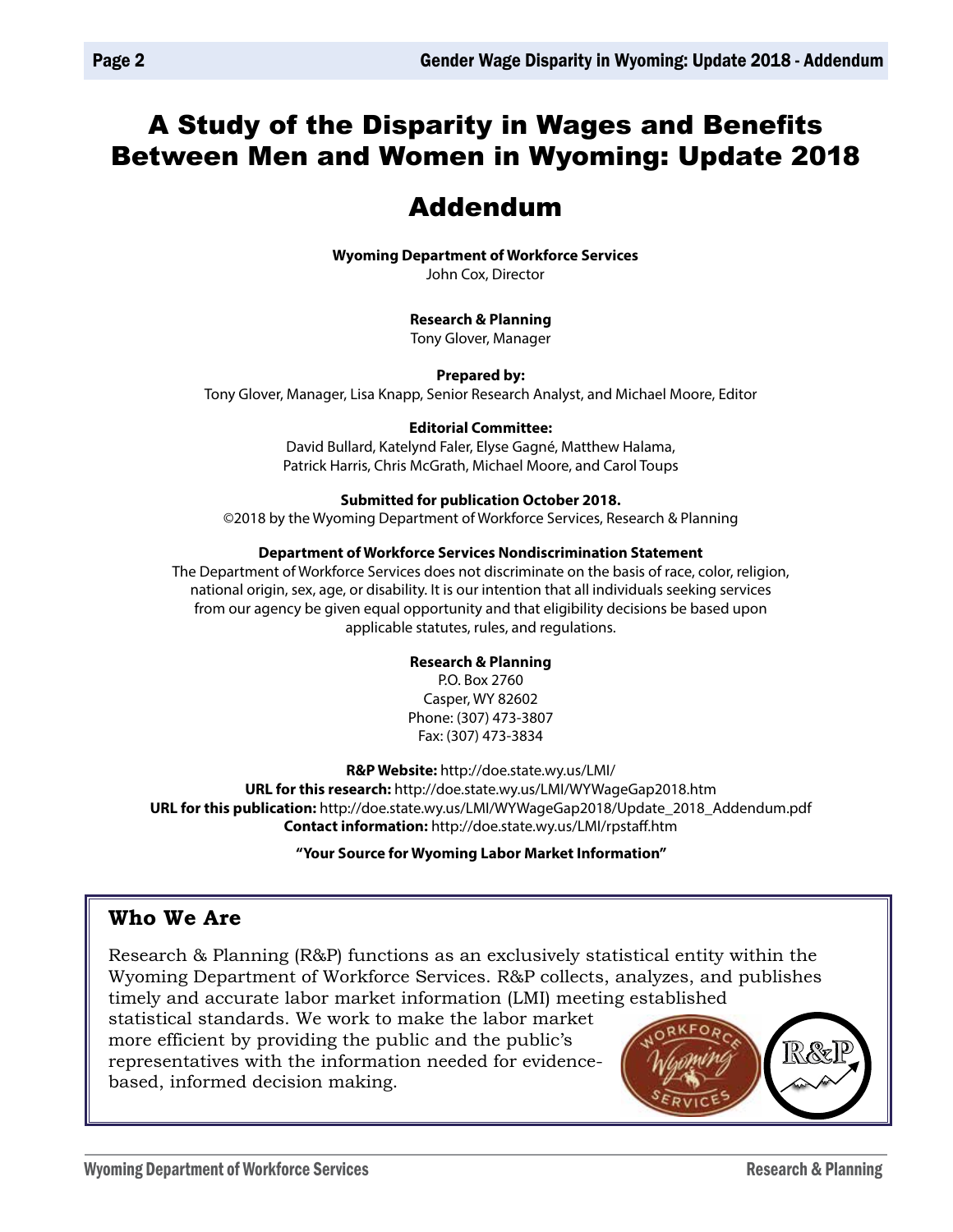### **Addendum**

*A Study of the Disparity in Wages and Benefits Between Men and Women in Wyoming: Update 2018* was created at the direction of Wyoming House Bill 0209 (2017). Prior to publication, *Update 2018* was sent to the bill's sponsors, State Reps. Cathy Connolly and Marty Halverson, for review.

This addendum to *Update 2018* includes comments from the bill's sponsors and how analysts from the Reserach & Planning (R&P) section of the Wyoming Department of Workforce Services addressed those comments.

#### **Section I. State Rep. Cathy Connolly**

Comments and Request for Clarity by Page Number.

18. While county does make a difference, I'm confused about mentioning the size (i.e. population) of the county in relation to the wage gap. Both the largest and smallest counties have wage gaps that are narrower than the average. Isn't it more likely that 'size' is spurious and that the industry/occupation mix of a county as discussed further in the report is the reason for the differential based on county? In addition the narrowest gap in Teton county and the largest gap in Lincoln are not mentioned in the narrative. **Action: Narrative was revised to include discussion on the counties with the narrowest (Teton) and widest (Lincoln) wage gaps.** 

19. It would be extremely valuable to see the number of people employed in the "industry of employment" data on p.19 in order to understand the overall impact of the gaps based on industry. For example, if NAICS code 11 (ag and fisheries) has significantly fewer workers than NAICS code 62 (health care and social services), the narrower gap associated with NAICS Code 11 impacts fewer workers and adds to overall gap less significantly than code 62. [See next point.] **Action: Number of persons working by gender and industry were added to Table 2.2 on page 19.** 

20. While I think the information in Figures 2.2 and2.3 are extremely valuable, it took me a long time to figure out how to read them, plus the figures do not allow the ability to speak with precision about the data illustrated (for example, exactly how much does a construction worker make -- is it \$26, \$27, something in between?). Could this data simply be added to Table 2.2? **Action: Figures were revised to include the number of persons working and the average hourly wage in Figures 2.2 and 2.3. This change will hopefully make the figures easier to understand for the readers.** 

21. The discussion on page 21 regarding age is making a supposition regarding women that there is no data to support. While the language does say "may" indicating an acknowledgment of that supposition; i.e. "When women begin to have children, they may leave their jobs…and as a result experience a decline in wages", there is no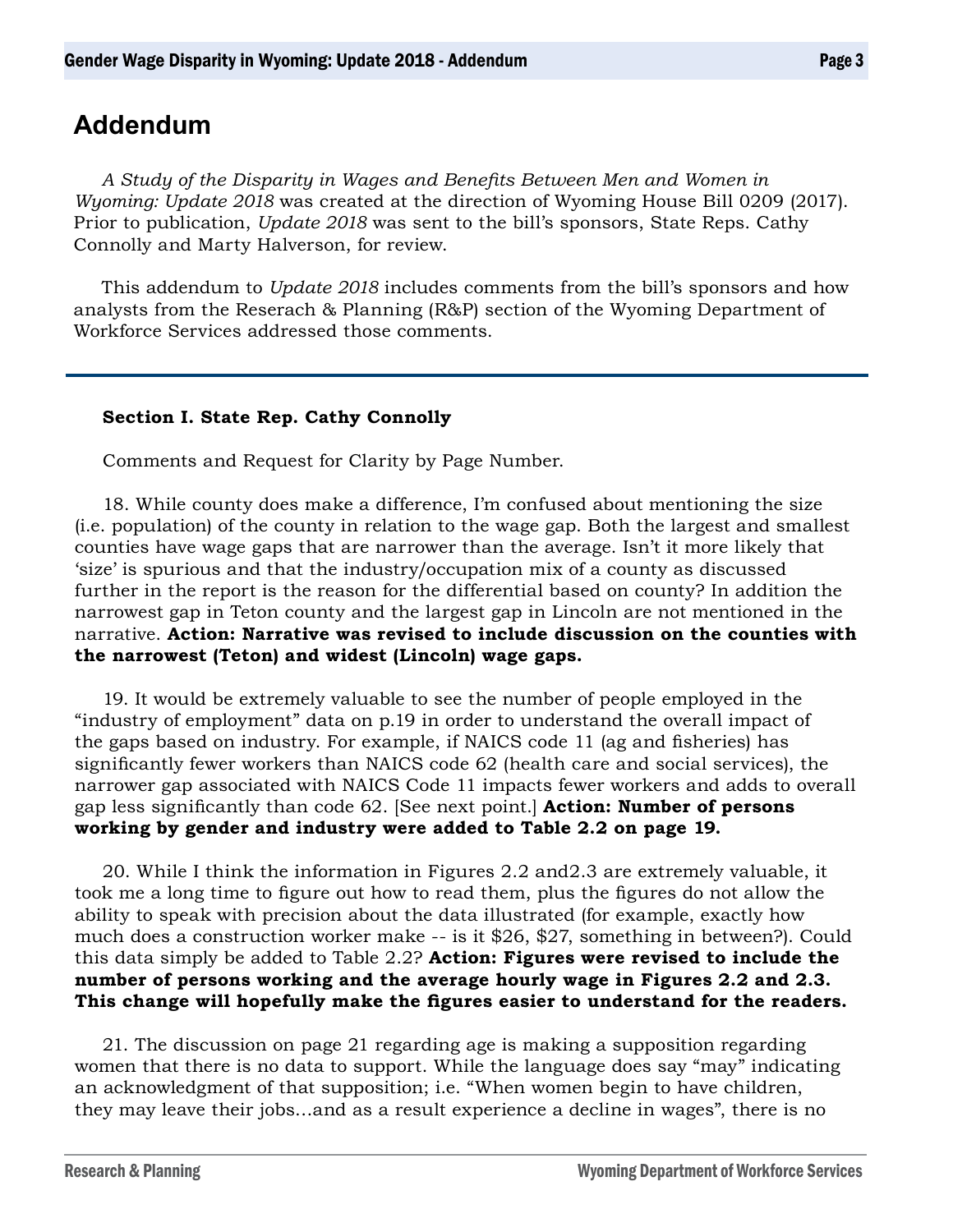comparable language used when discussing the supposition regarding men that has been dubbed the "fatherhood bonus." I would request that if this type of language regarding suppositions regarding women's choices is to remain in the report, then an additional sentence must be added regarding men such as: "When men begin to have children, they may experience an increase in wages due to the fatherhood bonus that rewards men for having families, regardless of other factors such as experience." **Action: Changes in language were made, and any discussion on supposition of women leaving their jobs was removed.** 

21. Ahhh…it is regrettable that our data doesn't include degrees earned from other states!

22/23. These figures are a bit confusing as well. I'm wondering if there is a better way to illustrate the point that, in general, women need a significantly higher level of education in virtually every industry to earn similar wages to men. I am also curious about the relationship of this data to that on Table 2.2 which illustrates the gap without accounting for educational level. This is an interesting piece of data that could be disaggregated. **Note: R&P looked at adding data by industry without education but the figures became confusing and detracted from the point of the figures. More comprehensive data by industry, county, and education level are in the appendix materials.**

24. It's clear we need more data on occupations.

29/30. In the discussion of 'firm size' I am curious if public sector employers are included as well? This section would be enhanced with more data indicating the number and size of firms in Wyoming, public/private/non-profit, and perhaps counties. **Note: All tables and figures discussed in** *Update 2018* **include public and private ownership unless specifically stated.** 

33. Do we have specific data on the 'motherhood penalty' and 'fatherhood bonus' for Wyoming parents? Also, given the limitations of the data availability, is the analysis skewed towards those working in the public sector? **Note: This type of analysis could be performed by creating household-level data using the family as a unit for analysis. However, this would take considerable time and may be addressed in future research.** 

34. Was the analysis completed without excluding those over the 90th percentile, and those earning below \$7.25? At a bare minimum it would be valuable to know the N's of each and the gender composition in those excluded categories. **Note: Restricting the range of wages was done to address quality issues with regards to the voluntary submission of hours worked in the quarter. For example, there were instances of certified nursing assistants making in excess of \$300 per hour and others making \$0.50 per hour.**

In general, this chapter focuses on the exceptions when women earn more than men.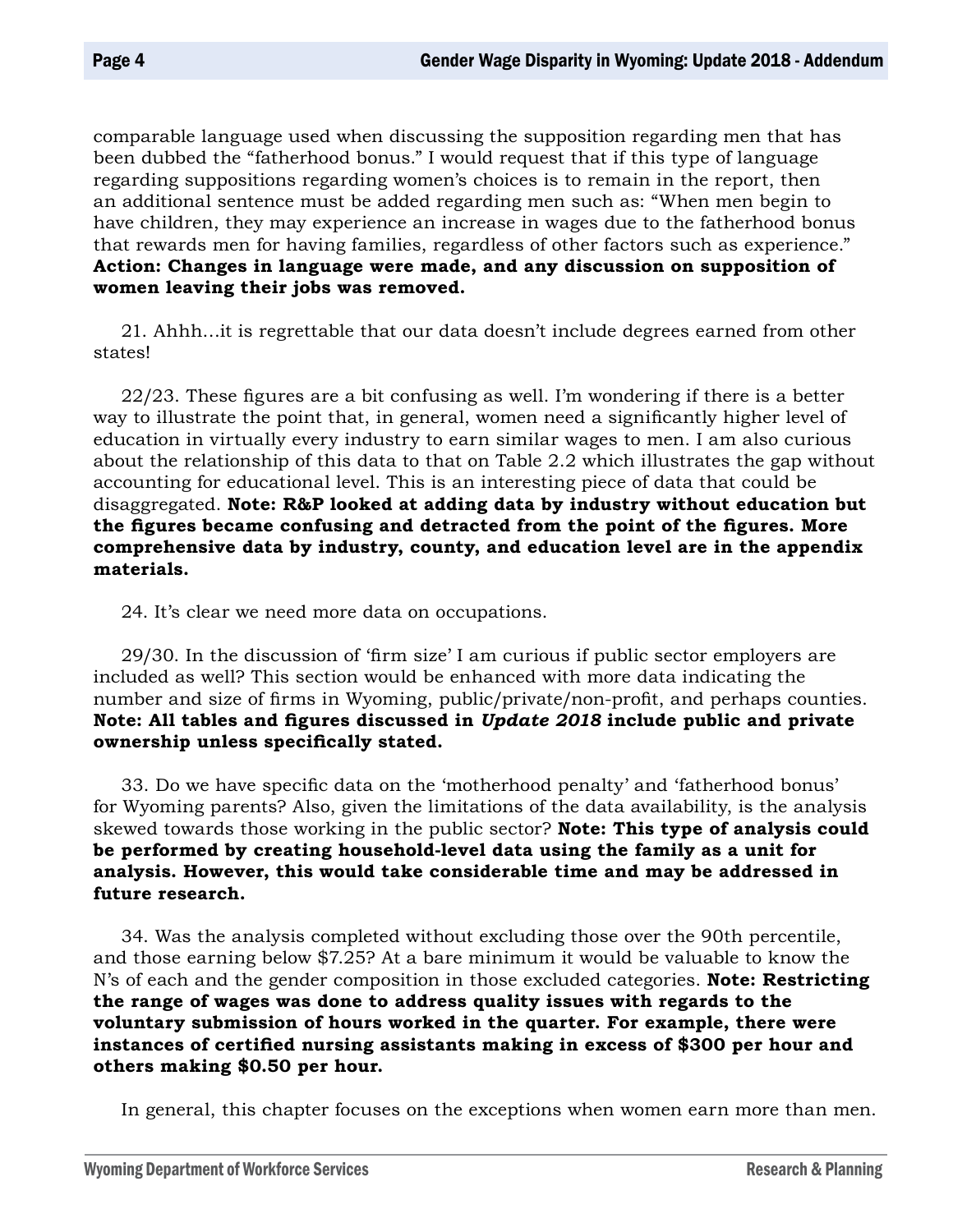Can we get a figure that shows us more specificity about the impact of the male-bonus on wages? **Note: See previous note on household-level data.** 

38. We clearly need more occupational data as done in Alaska and Nebraska.

54. The data on quarters worked which indicates that women work quarters than men is an important (and for some perplexing) finding that needs to be further explored. The 'hours worked' data always interests me. I'm curious if there is a way to capture real hours worked (e.g. exempt v. non-exempt) as some jobs award overtime while many do not. In those jobs where overtime is paid, it's easier to capture the real hours worked v. those in salaried jobs. Is there a gender distinction between the two? **Note: As shown on slides 17-18 of the presentation given to the joint labor, health, and social service committee of the Wyoming Legislature in Casper on October 4 and available at http://doe.state.wy.us/LMI/WYWageGap2018/Gender\_Wage\_ Presentation.ppt, R&P has disproportionately more occupation data for women than men. Likewise, is was explained during the presentation that most women were employed in educational services, health services, and leisure & hospitality, while men were concentrated in mining and construction. R&P had access to almost all of the occupational data for educational service and health services and almost none of the occupational data for mining and construction. It is likely that the quarters worked is a byproduct of unequal representation. R&P will conduct research on this issue in the future.**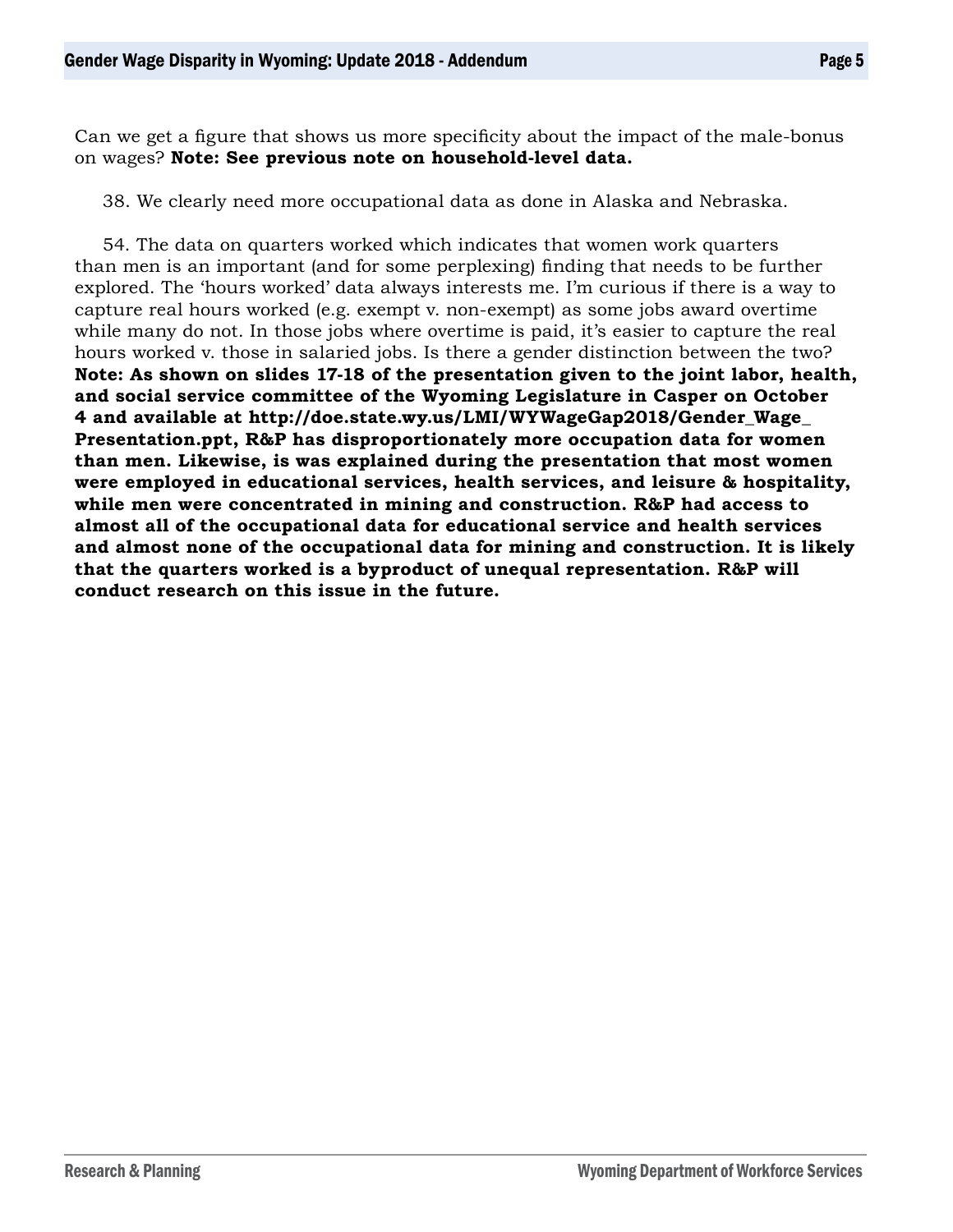#### **Section II. State Rep. Marti Halverson**

Has women's participation in the workforce increased or decreased over the years? Pages 13 and 32 have conflicting statements on this point. **Action: The conflicting language on page 32 was removed. In addition, R&P analysts compiled the following data on labor force participation in Wyoming to better address these questions.** 

### **Addendum: Labor Force Participation of Men and Women in Wyoming**

*by Lisa Knapp, Senior Research Analyst, and Michael Moore, Editor*

The U.S. Census Bureau's American<br>
Community Survey (ACS) publishes<br>
annual data on the number of<br>
persons in Wyoming the number in the Community Survey (ACS) publishes annual data on the number of persons in Wyoming, the number in the civilian labor force, and the number not in the civilian labor force. The *labor force* is defined as the total number of the civilian noninstitutionalized population age 16 or older who are employed or unemployed (jobless, looking for a job, and available for work). The percent of the population who participate in the labor force is referred to as the *labor force participation rate*.

Figures 1 through 3 were created using data presented in Tables 1 and 2 (see pages 8-11) based on ACS five-year estimates. As shown in Figure 1 (see page 6), the numbers of men and women in Wyoming's labor force increased each year from 2009 to 2016. In contrast, Figure 2 (see page 6) shows that the labor force participation rates for both men and women in Wyoming have declined since 2009; in particular, the labor force participation rate for men declined from 75.9% in 2009 to 72.6% in 2016.

In other words, although the number of individuals in the state's labor force

increased over the last eight years, those in the labor force represented a smaller proportion of the state's total population in 2016 than in 2009.

Figure 3 (see page 7) shows the labor force participation rates for men and women in Wyoming by age in 2016. Among individuals ages 16-19, women had a higher labor force participation rate (51.8%) than men (42.6%). This difference in younger workers was not unique to 2016; as shown in Tables 1 and 2, women ages 16-19 had a higher labor force participation rate than men during each year from 2009 to 2016. The labor force participation rate peaked at ages 35-44 for men (91.8%) and at ages 45-54 for women (80.1%).

Table 3 (see pages 12-13) shows the number of hours worked by men and women ages 16-64 in Wyoming from 2009 to 2016. Figure 4 (see page 7) illustrates the difference in men and women working 35 or more hours per week in Wyoming. On average from 2009 to 2016, 88.7% of men working in Wyoming worked 35 hours or more per week, compared to 69.1% of women working in Wyoming.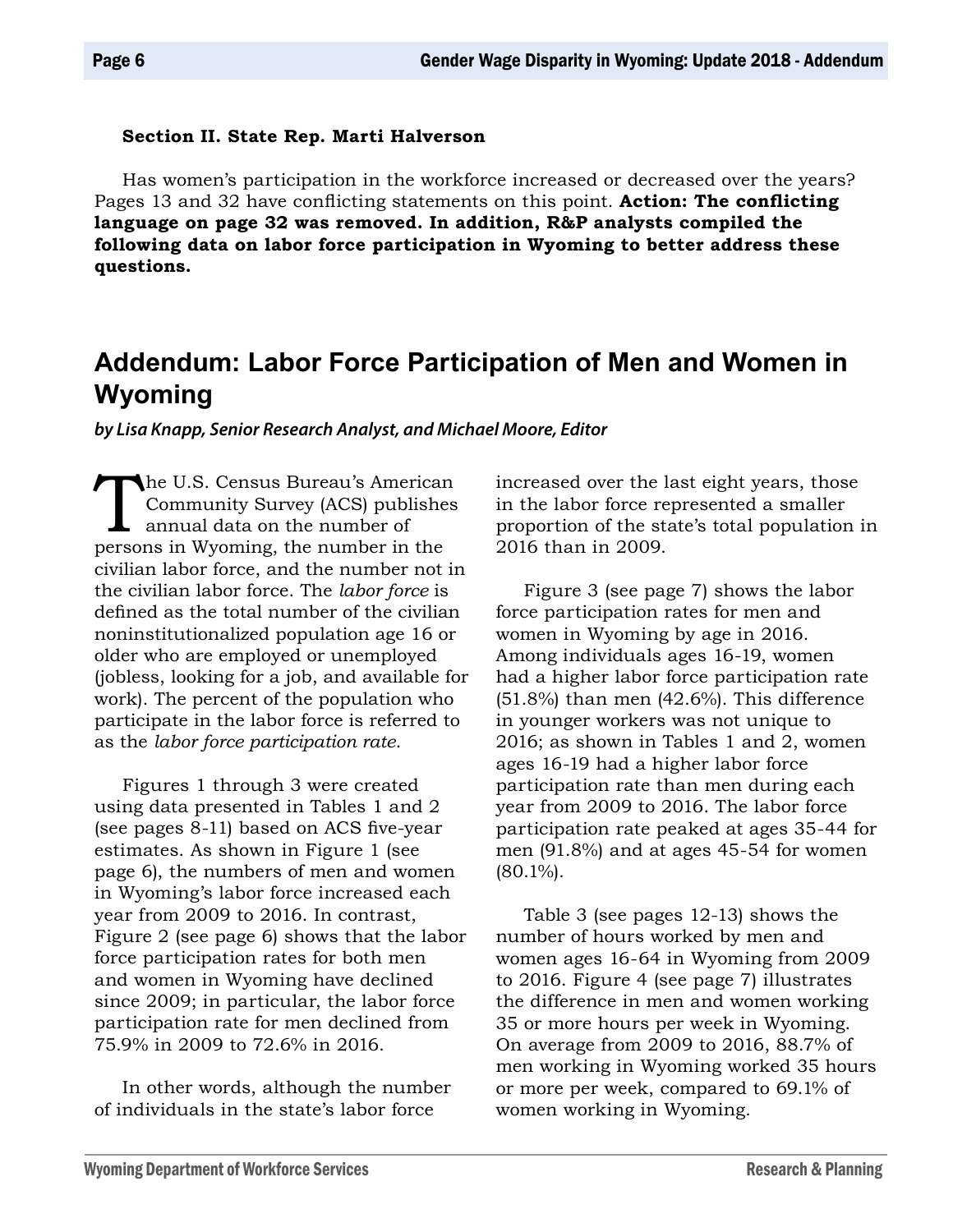### **Conclusion**

Although the total number of men and women working in Wyoming increased from 2009 to 2016, the labor force participation rates for both men and women decreased. In 2016, an estimated

72.6% of the state's male population ages 16 and older participated in the labor force, compared to 61.4% of women.

In addition, women who work in Wyoming work fewer hours than men on average. In 2016, 86.0% of men working in Wyoming worked 35 hours or more per week on average, compared to 69.2% of women.



**Figure 1: Total Number of Persons in Wyoming's Workforce by Gender, 2009-2016**



**Figure 2: Wyoming Labor Force Participation Rate by Gender, 2009-2016**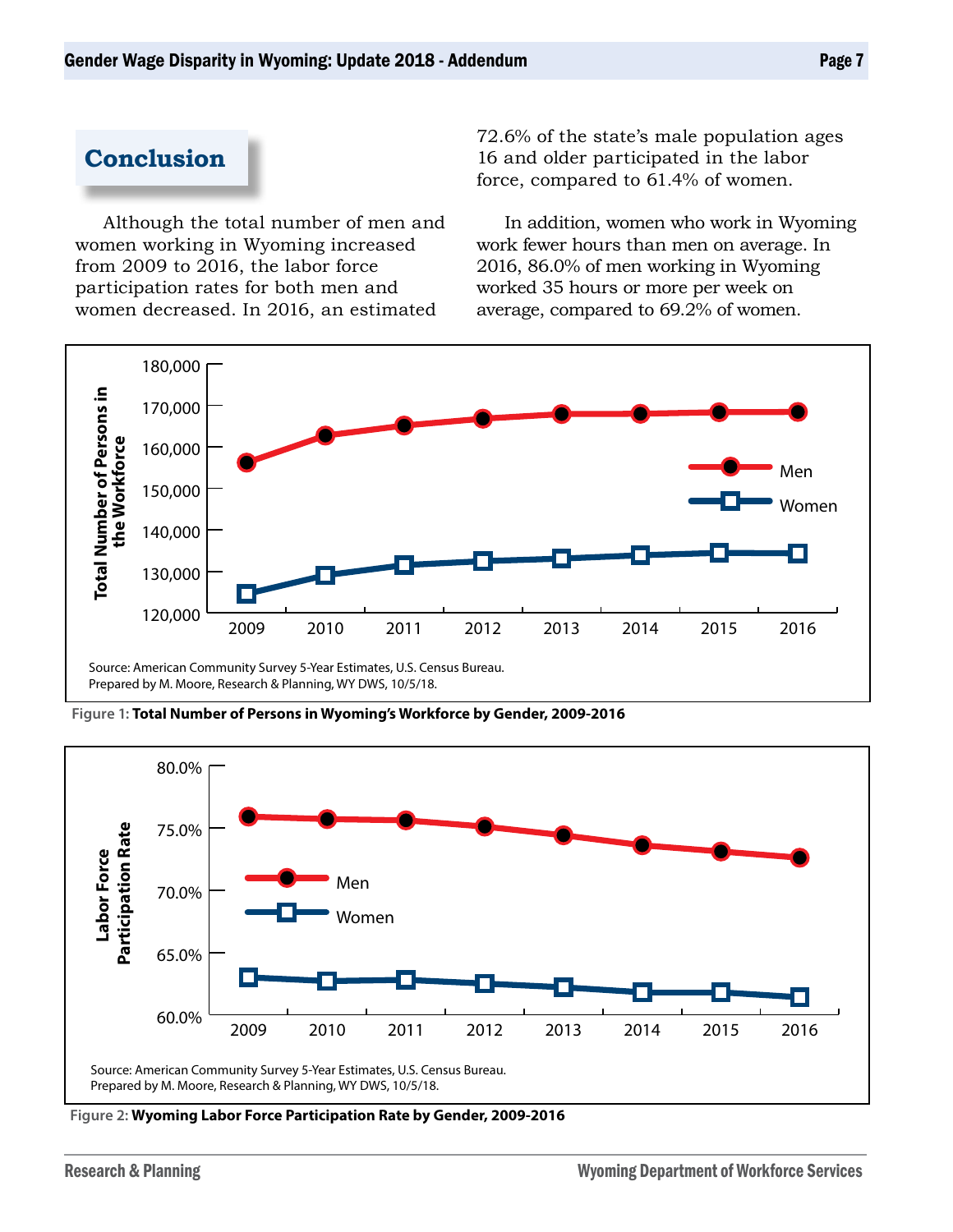

**Figure 3: Labor Force Participation Rate for Wyoming by Gender, 2009-2016**



**Figure 4: Percent of Persons Working 35 or More Hours Per Week in Wyoming by Gender, 2009-2016**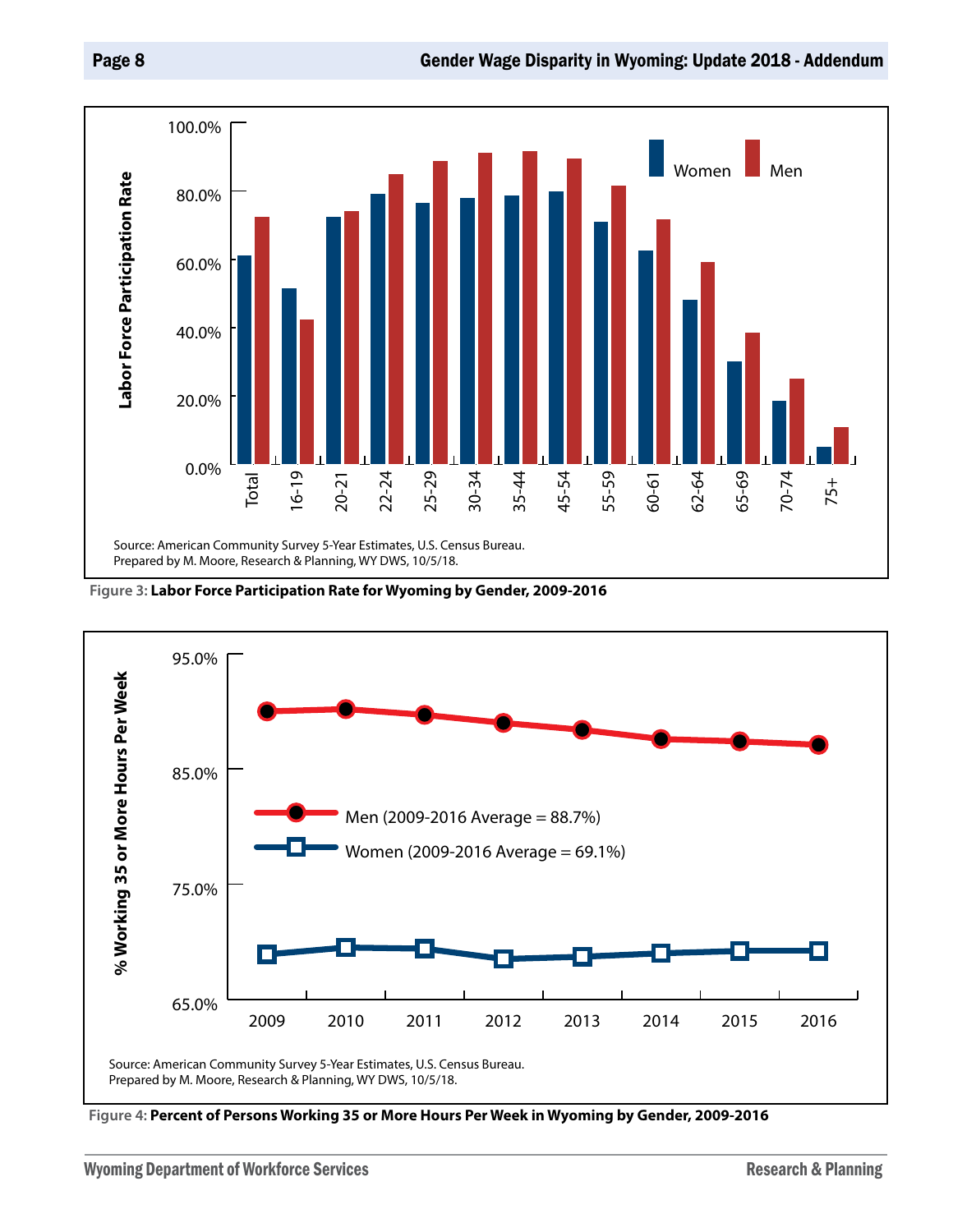|                             | Table 1: Participation of Women in Wyoming's Labor Force, Ages 16 and Older, 2009-2016 (continued on page 9) |      |         |      |         |      |         |      |  |  |
|-----------------------------|--------------------------------------------------------------------------------------------------------------|------|---------|------|---------|------|---------|------|--|--|
|                             | 2009                                                                                                         |      | 2010    |      | 2011    |      | 2012    |      |  |  |
|                             | N                                                                                                            | $\%$ | N       | $\%$ | N       | $\%$ | N       | $\%$ |  |  |
| <b>Total Women</b>          | 197,646                                                                                                      |      | 205,679 |      | 209,317 |      | 212,073 |      |  |  |
| <b>Civilian Labor Force</b> | 124,580                                                                                                      | 63.0 | 129,063 | 62.7 | 131,509 | 62.8 | 132,464 | 62.5 |  |  |
| <b>Not in Labor Force</b>   | 73,066                                                                                                       | 37.0 | 76,616  | 37.3 | 77,808  | 37.2 | 79,609  | 37.5 |  |  |
| 16 to 19 years              | 14,624                                                                                                       |      | 14,713  |      | 14,716  |      | 14,354  |      |  |  |
| Civilian Labor Force        | 8,146                                                                                                        | 55.7 | 7,694   | 52.3 | 7,504   | 51.0 | 7,163   | 49.9 |  |  |
| Not in Labor Force          | 6,478                                                                                                        | 44.3 | 7,019   | 47.7 | 7,212   | 49.0 | 7,191   | 50.1 |  |  |
| 20 and 21 years             | 8,153                                                                                                        |      | 7,832   |      | 7,577   |      | 7,533   |      |  |  |
| Civilian Labor Force        | 5,977                                                                                                        | 73.3 | 5,552   | 70.9 | 5,187   | 68.5 | 5,152   | 68.4 |  |  |
| Not in Labor Force          | 2,176                                                                                                        | 26.7 | 2,280   | 29.1 | 2,390   | 31.5 | 2,381   | 31.6 |  |  |
| 22 to 24 years              | 11,242                                                                                                       |      | 11,140  |      | 11,330  |      | 11,480  |      |  |  |
| Civilian Labor Force        | 8,648                                                                                                        | 76.9 | 8,461   | 76.0 | 8,397   | 74.1 | 8,471   | 73.8 |  |  |
| Not in Labor Force          | 2,594                                                                                                        | 23.1 | 2,679   | 24.0 | 2,933   | 25.9 | 3,009   | 26.2 |  |  |
| 25 to 29 years              | 17,566                                                                                                       |      | 18,429  |      | 19,098  |      | 19,415  |      |  |  |
| Civilian Labor Force        | 13,627                                                                                                       | 77.6 | 14,022  | 76.1 | 14,689  | 76.9 | 14,878  | 76.6 |  |  |
| Not in Labor Force          | 3,939                                                                                                        | 22.4 | 4,407   | 23.9 | 4,409   | 23.1 | 4,537   | 23.4 |  |  |
| 30 to 34 years              | 14,741                                                                                                       |      | 16,113  |      | 16,841  |      | 17,216  |      |  |  |
| Civilian Labor Force        | 10,941                                                                                                       | 74.2 | 11,940  | 74.1 | 12,775  | 75.9 | 12,940  | 75.2 |  |  |
| Not in Labor Force          | 3,800                                                                                                        | 25.8 | 4,173   | 25.9 | 4,066   | 24.1 | 4,276   | 24.8 |  |  |
| 35 to 44 years              | 31,580                                                                                                       |      | 32,010  |      | 32,021  |      | 32,299  |      |  |  |
| Civilian Labor Force        | 26,024                                                                                                       | 82.4 | 26,116  | 81.6 | 25,987  | 81.2 | 25,858  | 80.1 |  |  |
| Not in Labor Force          | 5,556                                                                                                        | 17.6 | 5,894   | 18.4 | 6,034   | 18.8 | 6,441   | 19.9 |  |  |
| 45 to 54 years              | 40,731                                                                                                       |      | 42,154  |      | 41,632  |      | 41,208  |      |  |  |
| Civilian Labor Force        | 32,458                                                                                                       | 79.7 | 33,834  | 80.3 | 33,317  | 80.0 | 33,076  | 80.3 |  |  |
| Not in Labor Force          | 8,273                                                                                                        | 20.3 | 8,320   | 19.7 | 8,315   | 20.0 | 8,132   | 19.7 |  |  |
| 55 to 59 years              | 16,963                                                                                                       |      | 18,701  |      | 19,662  |      | 20,368  |      |  |  |
| Civilian Labor Force        | 11,929                                                                                                       | 70.3 | 13,328  | 71.3 | 14,269  | 72.6 | 14,679  | 72.1 |  |  |
| Not in Labor Force          | 5,034                                                                                                        | 29.7 | 5,373   | 28.7 | 5,393   | 27.4 | 5,689   | 27.9 |  |  |
| 60 and 61 years             | 6,067                                                                                                        |      | 6,579   |      | 6,521   |      | 6,956   |      |  |  |
| Civilian Labor Force        | 3,779                                                                                                        | 62.3 | 3,984   | 60.6 | 4,123   | 63.2 | 4,593   | 66.0 |  |  |
| Not in Labor Force          | 2,288                                                                                                        | 37.7 | 2,595   | 39.4 | 2,398   | 36.8 | 2,363   | 34.0 |  |  |
| 62 to 64 years              | 7,028                                                                                                        |      | 7,847   |      | 8,366   |      | 8,617   |      |  |  |
| Civilian Labor Force        | 3,710                                                                                                        | 52.8 | 4,269   | 54.4 | 4,709   | 56.3 | 4,648   | 53.9 |  |  |
| Not in Labor Force          | 3,318                                                                                                        | 47.2 | 3,578   | 45.6 | 3,657   | 43.7 | 3,969   | 46.1 |  |  |
| 65 to 69 years              | 9,883                                                                                                        |      | 10,516  |      | 11,004  |      | 11,576  |      |  |  |
| Civilian Labor Force        | 2,766                                                                                                        | 28.0 | 2,901   | 27.6 | 3,255   | 29.6 | 3,598   | 31.1 |  |  |
| Not in Labor Force          | 7,117                                                                                                        | 72.0 | 7,615   | 72.4 | 7,749   | 70.4 | 7,978   | 68.9 |  |  |
| 70 to 74 years              | 7,508                                                                                                        |      | 7,957   |      | 8,301   |      | 8,713   |      |  |  |
| Civilian Labor Force        | 1,526                                                                                                        | 20.3 | 1,575   | 19.8 | 1,582   | 19.1 | 1,685   | 19.3 |  |  |
| Not in Labor Force          | 5,982                                                                                                        | 79.7 | 6,382   | 80.2 | 6,719   | 80.9 | 7,028   | 80.7 |  |  |
| 75 years and over           | 17,537                                                                                                       |      | 17,240  |      | 17,435  |      | 17,490  |      |  |  |
| Civilian Labor Force        | 1,026                                                                                                        | 5.9  | 939     | 5.4  | 902     | 5.2  | 875     | 5.0  |  |  |
| Not in Labor Force          | 16,511                                                                                                       | 94.1 | 16,301  | 94.6 | 16,533  | 94.8 | 16,615  | 95.0 |  |  |
| <b>Total</b>                | 413,133                                                                                                      |      | 429,389 |      | 436,090 |      | 442,182 |      |  |  |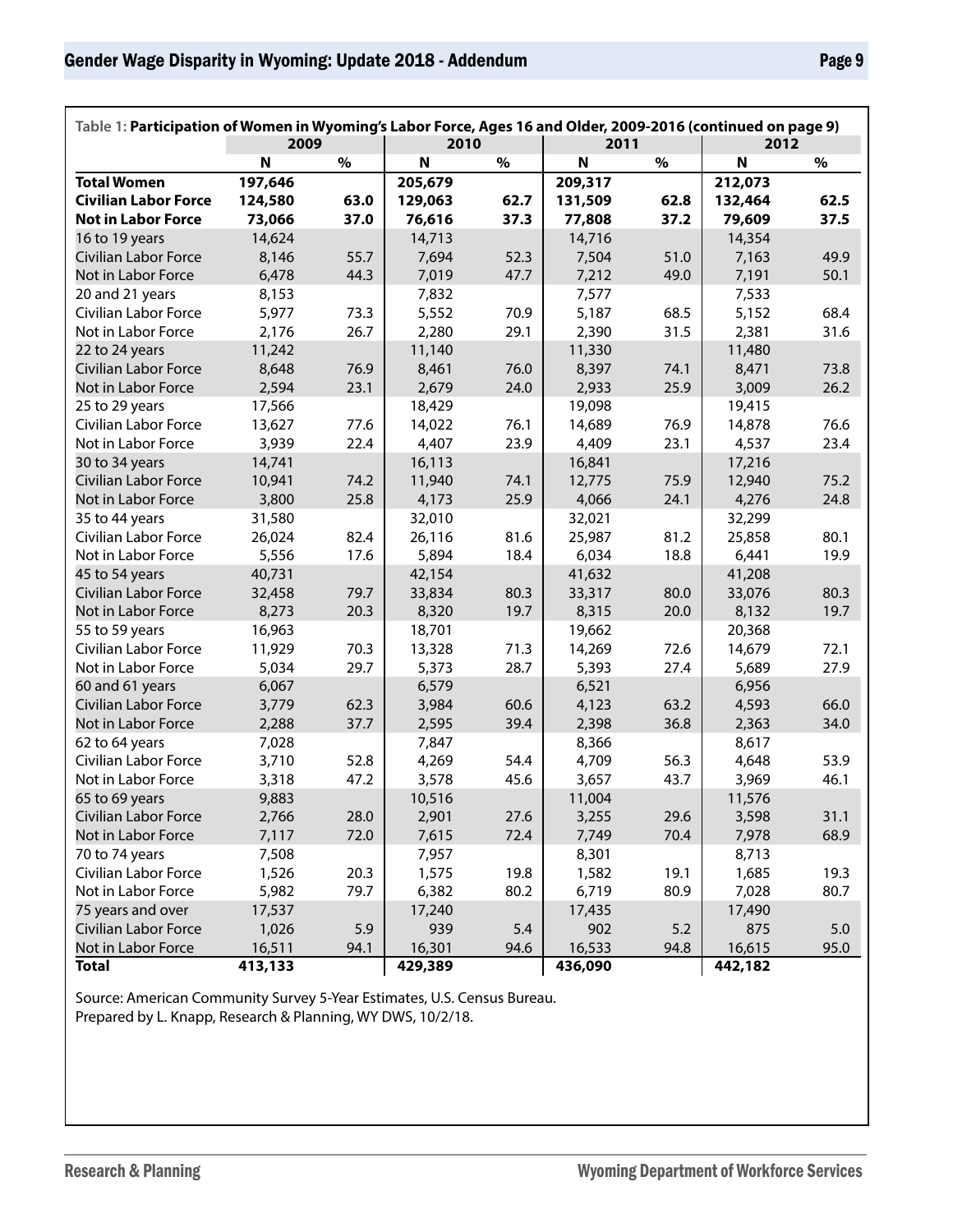| Table 1: Participation of Women in Wyoming's Labor Force, Ages 16 and Older, 2009-2016 (continued from page 8) |         |      |         |      |         |      |         |      |                  |
|----------------------------------------------------------------------------------------------------------------|---------|------|---------|------|---------|------|---------|------|------------------|
|                                                                                                                | 2013    |      | 2014    |      | 2015    |      | 2016    |      |                  |
|                                                                                                                |         |      |         |      |         |      |         |      | $\%$             |
|                                                                                                                |         |      |         |      |         |      |         |      | Change,<br>2009- |
|                                                                                                                | N       | %    | N       | $\%$ | N       | $\%$ | N       | $\%$ | 2016             |
| <b>Total Women</b>                                                                                             | 214,041 |      | 216,608 |      | 217,737 |      | 218,793 |      | 10.7             |
| <b>Civilian Labor Force</b>                                                                                    | 133,079 | 62.2 | 133,886 | 61.8 | 134,460 | 61.8 | 134,348 | 61.4 | 7.8              |
| <b>Not in Labor Force</b>                                                                                      | 80,962  | 37.8 | 82,722  | 38.2 | 83,277  | 38.2 | 84,445  | 38.6 | 15.6             |
| 16 to 19 years                                                                                                 | 14,359  |      | 14,271  |      | 13,896  |      | 14,016  |      | $-4.2$           |
| Civilian Labor Force                                                                                           | 7,179   | 50.0 | 6,922   | 48.5 | 7,010   | 50.4 | 7,264   | 51.8 | $-10.8$          |
| Not in Labor Force                                                                                             | 7,180   | 50.0 | 7,349   | 51.5 | 6,886   | 49.6 | 6,752   | 48.2 | 4.2              |
| 20 and 21 years                                                                                                | 7,992   |      | 8,133   |      | 8,506   |      | 8,237   |      | 1.0              |
| Civilian Labor Force                                                                                           | 5,626   | 70.4 | 5,672   | 69.7 | 6,162   | 72.4 | 5,979   | 72.6 | 0.0              |
| Not in Labor Force                                                                                             | 2,366   | 29.6 | 2,461   | 30.3 | 2,344   | 27.6 | 2,258   | 27.4 | 3.8              |
| 22 to 24 years                                                                                                 | 11,334  |      | 11,400  |      | 11,243  |      | 11,191  |      | $-0.5$           |
| Civilian Labor Force                                                                                           | 8,541   | 75.4 | 8,691   | 76.2 | 8,663   | 77.1 | 8,876   | 79.3 | 2.6              |
| Not in Labor Force                                                                                             | 2,793   | 24.6 | 2,709   | 23.8 | 2,580   | 22.9 | 2,315   | 20.7 | $-10.8$          |
| 25 to 29 years                                                                                                 | 19,500  |      | 19,262  |      | 19,303  |      | 19,349  |      | 10.2             |
| Civilian Labor Force                                                                                           | 15,068  | 77.3 | 14,914  | 77.4 | 14,788  | 76.6 | 14,862  | 76.8 | 9.1              |
| Not in Labor Force                                                                                             | 4,432   | 22.7 | 4,348   | 22.6 | 4,515   | 23.4 | 4,487   | 23.2 | 13.9             |
| 30 to 34 years                                                                                                 | 17,992  |      | 18,859  |      | 19,408  |      | 19,655  |      | 33.3             |
| Civilian Labor Force                                                                                           | 13,504  | 75.1 | 14,368  | 76.2 | 14,958  | 77.1 | 15,375  | 78.2 | 40.5             |
| Not in Labor Force                                                                                             | 4,488   | 24.9 | 4,491   | 23.8 | 4,450   | 22.9 | 4,280   | 21.8 | 12.6             |
| 35 to 44 years                                                                                                 | 32,704  |      | 33,146  |      | 33,332  |      | 33,951  |      | 7.5              |
| Civilian Labor Force                                                                                           | 25,936  | 79.3 | 25,965  | 78.3 | 26,204  | 78.6 | 26,811  | 79.0 | 3.0              |
| Not in Labor Force                                                                                             | 6,768   | 20.7 | 7,181   | 21.7 | 7,128   | 21.4 | 7,140   | 21.0 | 28.5             |
| 45 to 54 years                                                                                                 | 39,866  |      | 38,862  |      | 37,614  |      | 36,113  |      | $-11.3$          |
| Civilian Labor Force                                                                                           | 32,012  | 80.3 | 31,357  | 80.7 | 30,420  | 80.9 | 28,918  | 80.1 | $-10.9$          |
| Not in Labor Force                                                                                             | 7,854   | 19.7 | 7,505   | 19.3 | 7,194   | 19.1 | 7,195   | 19.9 | $-13.0$          |
| 55 to 59 years                                                                                                 | 20,777  |      | 20,838  |      | 21,000  |      | 20,679  |      | 21.9             |
| Civilian Labor Force                                                                                           | 14,893  | 71.7 | 15,098  | 72.5 | 15,112  | 72.0 | 14,706  | 71.1 | 23.3             |
| Not in Labor Force                                                                                             | 5,884   | 28.3 | 5,740   | 27.5 | 5,888   | 28.0 | 5,973   | 28.9 | 18.7             |
| 60 and 61 years                                                                                                | 6,938   |      | 7,360   |      | 7,795   |      | 8,208   |      | 35.3             |
| Civilian Labor Force                                                                                           | 4,563   | 65.8 | 4,699   | 63.8 | 5,034   | 64.6 | 5,163   | 62.9 | 36.6             |
| Not in Labor Force                                                                                             | 2,375   | 34.2 | 2,661   | 36.2 | 2,761   | 35.4 | 3,045   | 37.1 | 33.1             |
| 62 to 64 years                                                                                                 | 9,564   |      | 10,101  |      | 10,497  |      | 10,878  |      | 54.8             |
| Civilian Labor Force                                                                                           | 5,115   | 53.5 | 5,204   | 51.5 | 5,237   | 49.9 | 5,280   | 48.5 | 42.3             |
| Not in Labor Force                                                                                             | 4,449   | 46.5 | 4,897   | 48.5 | 5,260   | 50.1 | 5,598   | 51.5 | 68.7             |
| 65 to 69 years                                                                                                 | 12,063  |      | 12,609  |      | 13,130  |      | 13,600  |      | 37.6             |
| Civilian Labor Force                                                                                           | 3,770   | 31.3 | 4,063   | 32.2 | 4,206   | 32.0 | 4,149   | 30.5 | 50.0             |
| Not in Labor Force                                                                                             | 8,293   | 68.7 | 8,546   | 67.8 | 8,924   | 68.0 | 9,451   | 69.5 | 32.8             |
| 70 to 74 years                                                                                                 | 8,771   |      | 9,337   |      | 9,880   |      | 10,341  |      | 37.7             |
| Civilian Labor Force                                                                                           | 1,538   | 17.5 | 1,701   | 18.2 | 1,856   | 18.8 | 1,949   | 18.8 | 27.7             |
| Not in Labor Force                                                                                             | 7,233   | 82.5 | 7,636   | 81.8 | 8,024   | 81.2 | 8,392   | 81.2 | 40.3             |
| 75 years and over                                                                                              | 17,807  |      | 18,102  |      | 18,295  |      | 18,554  |      | 5.8              |
| Civilian Labor Force                                                                                           | 960     | 5.4  | 904     | 5.0  | 972     | 5.3  | 995     | 5.4  | $-3.0$           |
| Not in Labor Force                                                                                             | 16,847  | 94.6 | 17,198  | 95.0 | 17,323  | 94.7 | 17,559  | 94.6 | 6.3              |
| <b>Total</b>                                                                                                   | 448,295 |      | 453,096 |      | 456,640 |      | 459,198 |      | 11.2             |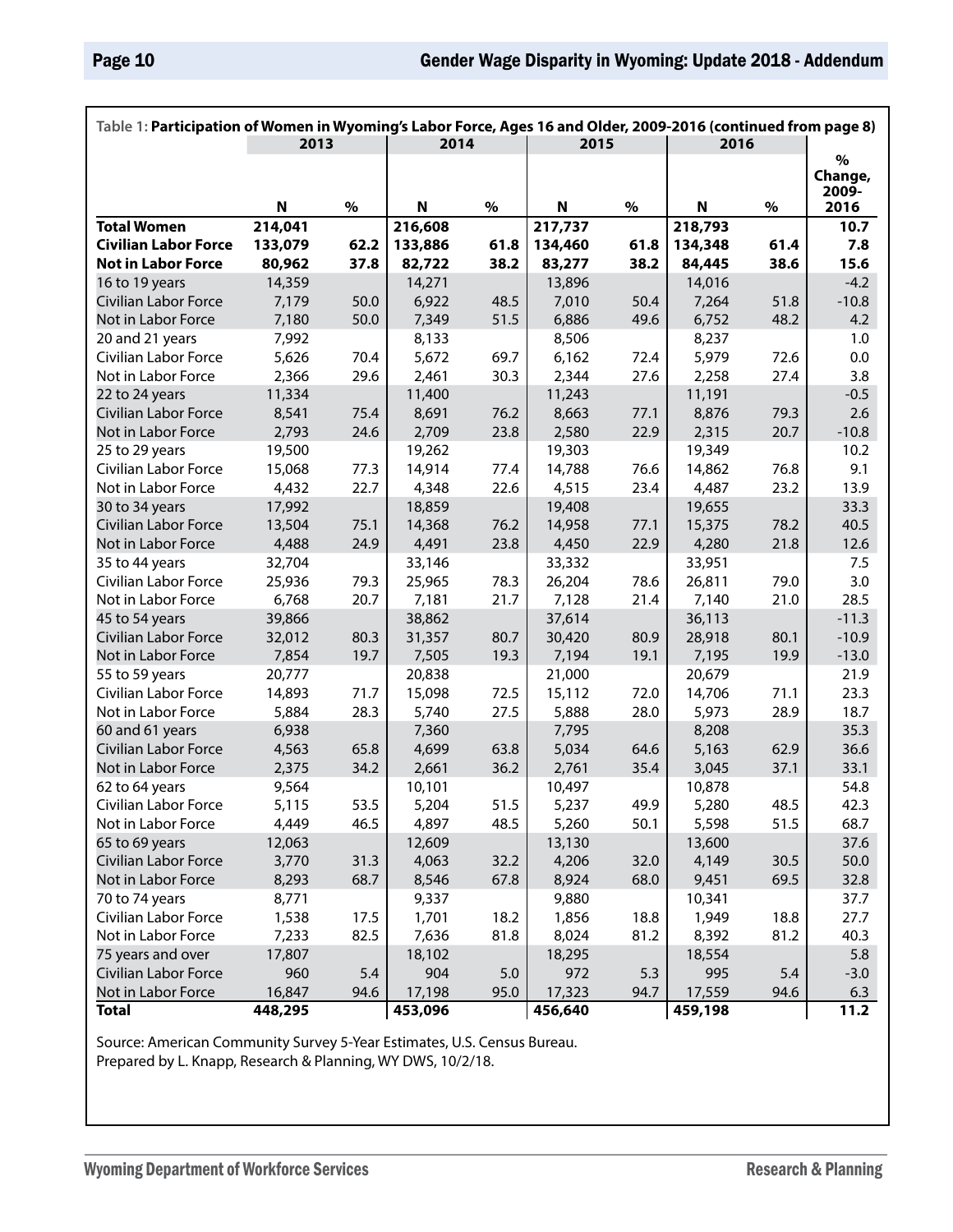| Table 2: Participation of Men in Wyoming's Labor Force, Ages 16 and Older, 2009-2016 (continued on page 11) |         |      |         |      |         |      |         |      |  |
|-------------------------------------------------------------------------------------------------------------|---------|------|---------|------|---------|------|---------|------|--|
|                                                                                                             | 2009    |      | 2010    |      | 2011    |      | 2012    |      |  |
|                                                                                                             | N       | $\%$ | N       | %    | N       | $\%$ | N       | $\%$ |  |
| <b>Total Men</b>                                                                                            | 205,751 |      | 214,830 |      | 218,471 |      | 222,017 |      |  |
| <b>Civilian Labor Force</b>                                                                                 | 156,186 | 75.9 | 162,697 | 75.7 | 165,111 | 75.6 | 166,768 | 75.1 |  |
| <b>Not in Labor Force</b>                                                                                   | 49,565  | 24.1 | 52,133  | 24.3 | 53,360  | 24.4 | 55,249  | 24.9 |  |
| 16 to 19 years                                                                                              | 16,222  |      | 16,168  |      | 15,818  |      | 16,097  |      |  |
| Civilian Labor Force                                                                                        | 9,179   | 56.6 | 8,854   | 54.8 | 8,254   | 52.2 | 8,203   | 51.0 |  |
| Not in Labor Force                                                                                          | 7,043   | 43.4 | 7,314   | 45.2 | 7,564   | 47.8 | 7,894   | 49.0 |  |
| 20 and 21 years                                                                                             | 8,385   |      | 7,960   |      | 8,270   |      | 8,251   |      |  |
| Civilian Labor Force                                                                                        | 6,491   | 77.4 | 6,194   | 77.8 | 6,350   | 76.8 | 6,456   | 78.2 |  |
| Not in Labor Force                                                                                          | 1,894   | 22.6 | 1,766   | 22.2 | 1,920   | 23.2 | 1,795   | 21.8 |  |
| 22 to 24 years                                                                                              | 13,086  |      | 12,192  |      | 12,274  |      | 12,140  |      |  |
| Civilian Labor Force                                                                                        | 11,175  | 85.4 | 10,427  | 85.5 | 10,540  | 85.9 | 10,272  | 84.6 |  |
| Not in Labor Force                                                                                          | 1,911   | 14.6 | 1,765   | 14.5 | 1,734   | 14.1 | 1,868   | 15.4 |  |
| 25 to 29 years                                                                                              | 18,799  |      | 19,471  |      | 19,955  |      | 20,473  |      |  |
| Civilian Labor Force                                                                                        | 17,345  | 92.3 | 17,879  | 91.8 | 18,369  | 92.1 | 18,693  | 91.3 |  |
| Not in Labor Force                                                                                          | 1,454   | 8.4  | 1,592   | 8.9  | 1,586   | 8.6  | 1,780   | 9.5  |  |
| 30 to 34 years                                                                                              | 15,207  |      | 16,743  |      | 17,598  |      | 18,609  |      |  |
| Civilian Labor Force                                                                                        | 14,324  | 94.2 | 15,699  | 93.8 | 16,394  | 93.2 | 17,264  | 92.8 |  |
| Not in Labor Force                                                                                          | 883     | 5.8  | 1,044   | 6.2  | 1,204   | 6.8  | 1,345   | 7.2  |  |
| 35 to 44 years                                                                                              | 32,347  |      | 33,906  |      | 34,211  |      | 34,835  |      |  |
| Civilian Labor Force                                                                                        | 29,808  | 92.2 | 31,261  | 92.2 | 31,644  | 92.5 | 32,218  | 92.5 |  |
| Not in Labor Force                                                                                          | 2,539   | 7.8  | 2,645   | 7.8  | 2,567   | 7.5  | 2,617   | 7.5  |  |
| 45 to 54 years                                                                                              | 41,045  |      | 42,872  |      | 42,255  |      | 41,267  |      |  |
| Civilian Labor Force                                                                                        | 37,308  | 90.9 | 38,883  | 90.7 | 38,264  | 90.6 | 37,281  | 90.3 |  |
| Not in Labor Force                                                                                          | 3,737   | 9.1  | 3,989   | 9.3  | 3,991   | 9.4  | 3,986   | 9.7  |  |
| 55 to 59 years                                                                                              | 18,261  |      | 19,592  |      | 20,783  |      | 21,483  |      |  |
| Civilian Labor Force                                                                                        | 15,206  | 83.3 | 16,511  | 84.3 | 17,349  | 83.5 | 17,910  | 83.4 |  |
| Not in Labor Force                                                                                          | 3,055   | 16.7 | 3,081   | 15.7 | 3,434   | 16.5 | 3,573   | 16.6 |  |
| 60 and 61 years                                                                                             | 5,966   |      | 6,831   |      | 7,194   |      | 7,386   |      |  |
| Civilian Labor Force                                                                                        | 4,113   | 68.9 | 4,777   | 69.9 | 5,191   | 72.2 | 5,344   | 72.4 |  |
| Not in Labor Force                                                                                          | 1,853   | 31.1 | 2,054   | 30.1 | 2,003   | 27.8 | 2,042   | 27.6 |  |
| 62 to 64 years                                                                                              | 7,757   |      | 8,436   |      | 8,585   |      | 8,883   |      |  |
| Civilian Labor Force                                                                                        | 4,359   | 56.2 | 4,800   | 56.9 | 4,989   | 58.1 | 5,212   | 58.7 |  |
| Not in Labor Force                                                                                          | 3,398   | 43.8 | 3,636   | 43.1 | 3,596   | 41.9 | 3,671   | 41.3 |  |
| 65 to 69 years                                                                                              | 9,504   |      | 10,638  |      | 10,886  |      | 11,536  |      |  |
| Civilian Labor Force                                                                                        | 3,836   | 40.4 | 4,291   | 40.3 | 4,467   | 41.0 | 4,506   | 39.1 |  |
| Not in Labor Force                                                                                          | 5,668   | 59.6 | 6,347   | 59.7 | 6,419   | 59.0 | 7,030   | 60.9 |  |
| 70 to 74 years                                                                                              | 7,061   |      | 7,588   |      | 7,872   |      | 7,988   |      |  |
| Civilian Labor Force                                                                                        | 1,744   | 24.7 | 1,888   | 24.9 | 1,916   | 24.3 | 1,939   | 24.3 |  |
| Not in Labor Force                                                                                          | 5,317   | 75.3 | 5,700   | 75.1 | 5,956   | 75.7 | 6,049   | 75.7 |  |
| 75 years and over                                                                                           | 12,111  |      | 12,433  |      | 12,770  |      | 13,069  |      |  |
| Civilian Labor Force                                                                                        | 1,298   | 10.7 | 1,233   | 9.9  | 1,384   | 10.8 | 1,470   | 11.2 |  |
| Not in Labor Force                                                                                          | 10,813  | 89.3 | 11,200  | 90.1 | 11,386  | 89.2 | 11,599  | 88.8 |  |
| <b>Total</b>                                                                                                | 413,133 |      | 429,389 |      | 436,090 |      | 442,182 |      |  |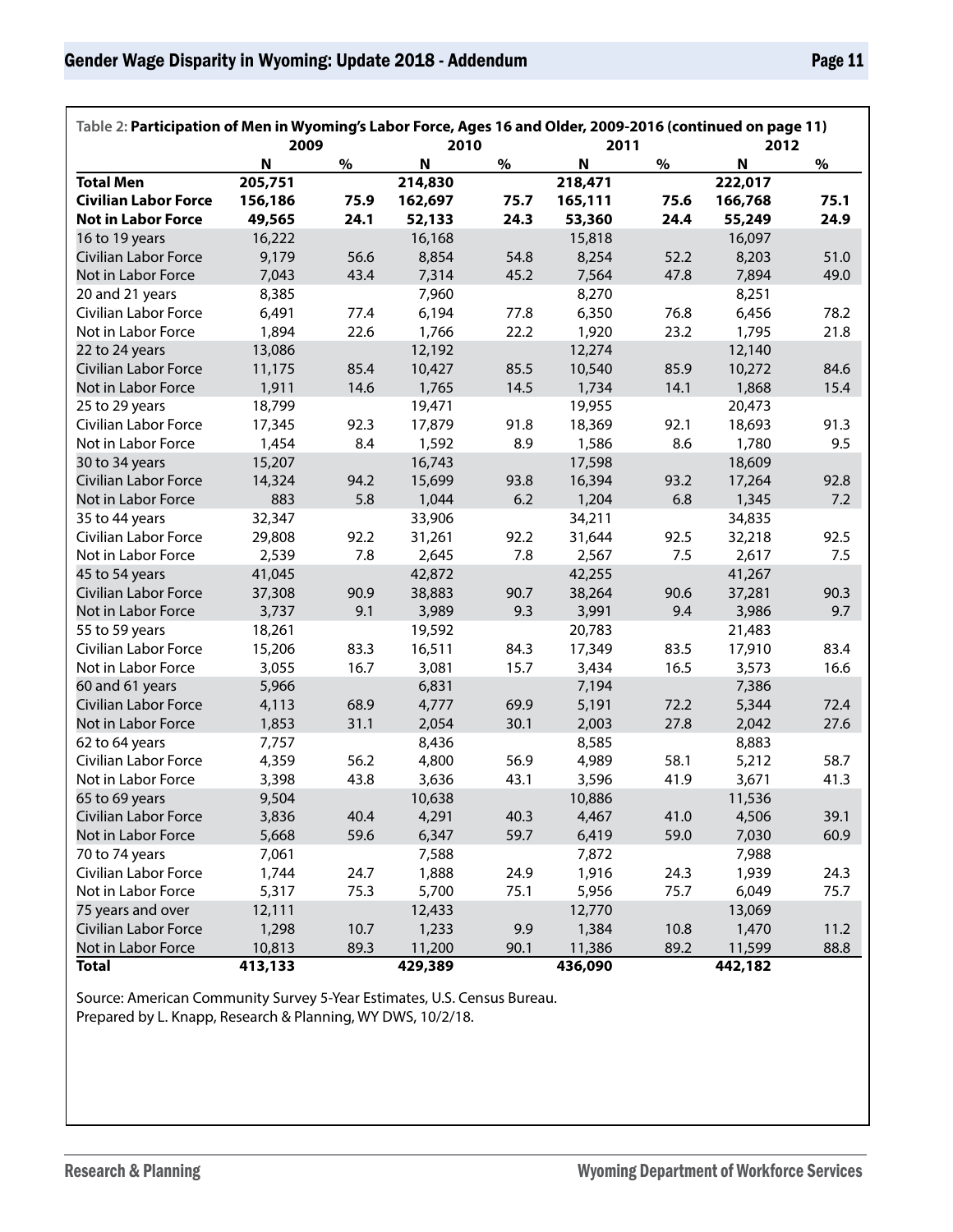|                             | 2013    | Table 2: Participation of Men in Wyoming's Labor Force, Ages 16 and Older, 2009-2016 (continued from page 10)<br>2014<br>2015 |         |      | 2016    |      |         |      |                                  |
|-----------------------------|---------|-------------------------------------------------------------------------------------------------------------------------------|---------|------|---------|------|---------|------|----------------------------------|
|                             | N       | $\%$                                                                                                                          | N       | $\%$ | N       | $\%$ | N       | $\%$ | $\%$<br>Change,<br>2009-<br>2016 |
| <b>Total Men</b>            | 225,692 |                                                                                                                               | 228,300 |      | 230,321 |      | 232,038 |      | 12.8                             |
| <b>Civilian Labor Force</b> | 167,878 | 74.4                                                                                                                          | 167,944 | 73.6 | 168,329 | 73.1 | 168,389 | 72.6 | 7.8                              |
| <b>Not in Labor Force</b>   | 57,814  | 25.6                                                                                                                          | 60,356  | 26.4 | 61,992  | 26.9 | 63,649  | 27.4 | 28.4                             |
| 16 to 19 years              | 16,216  |                                                                                                                               | 15,843  |      | 15,729  |      | 15,768  |      | $-2.8$                           |
| Civilian Labor Force        | 8,092   | 49.9                                                                                                                          | 7,164   | 45.2 | 6,986   | 44.4 | 6,716   | 42.6 | $-26.8$                          |
| Not in Labor Force          | 8,124   | 50.1                                                                                                                          | 8,679   | 54.8 | 8,743   | 55.6 | 9,052   | 57.4 | 28.5                             |
| 20 and 21 years             | 8,328   |                                                                                                                               | 8,910   |      | 9,551   |      | 9,536   |      | 13.7                             |
| Civilian Labor Force        | 6,381   | 76.6                                                                                                                          | 6,683   | 75.0 | 7,041   | 73.7 | 7,084   | 74.3 | 9.1                              |
| Not in Labor Force          | 1,947   | 23.4                                                                                                                          | 2,227   | 25.0 | 2,510   | 26.3 | 2,452   | 25.7 | 29.5                             |
| 22 to 24 years              | 12,258  |                                                                                                                               | 12,338  |      | 12,472  |      | 12,419  |      | $-5.1$                           |
| Civilian Labor Force        | 10,214  | 83.3                                                                                                                          | 10,348  | 83.9 | 10,426  | 83.6 | 10,570  | 85.1 | $-5.4$                           |
| Not in Labor Force          | 2,044   | 16.7                                                                                                                          | 1,990   | 16.1 | 2,046   | 16.4 | 1,849   | 14.9 | $-3.2$                           |
| 25 to 29 years              | 20,796  |                                                                                                                               | 21,085  |      | 20,848  |      | 20,655  |      | 9.9                              |
| Civilian Labor Force        | 18,841  | 90.6                                                                                                                          | 19,030  | 90.3 | 18,658  | 89.5 | 18,387  | 89.0 | 6.0                              |
| Not in Labor Force          | 1,955   | 10.4                                                                                                                          | 2,055   | 10.8 | 2,190   | 11.7 | 2,268   | 12.3 | 56.0                             |
| 30 to 34 years              | 19,565  |                                                                                                                               | 20,518  |      | 20,718  |      | 21,042  |      | 38.4                             |
| Civilian Labor Force        | 17,914  | 91.6                                                                                                                          | 18,627  | 90.8 | 18,897  | 91.2 | 19,251  | 91.5 | 34.4                             |
| Not in Labor Force          | 1,651   | 8.4                                                                                                                           | 1,891   | 9.2  | 1,821   | 8.8  | 1,791   | 8.5  | 102.8                            |
| 35 to 44 years              | 35,396  |                                                                                                                               | 35,386  |      | 35,868  |      | 36,426  |      | 12.6                             |
| Civilian Labor Force        | 32,699  | 92.4                                                                                                                          | 32,546  | 92.0 | 33,100  | 92.3 | 33,452  | 91.8 | 12.2                             |
| Not in Labor Force          | 2,697   | 7.6                                                                                                                           | 2,840   | 8.0  | 2,768   | 7.7  | 2,974   | 8.2  | 17.1                             |
| 45 to 54 years              | 40,401  |                                                                                                                               | 39,062  |      | 37,869  |      | 37,115  |      | $-9.6$                           |
| Civilian Labor Force        | 36,350  | 90.0                                                                                                                          | 35,070  | 89.8 | 33,902  | 89.5 | 33,313  | 89.8 | $-10.7$                          |
| Not in Labor Force          | 4,051   | 10.0                                                                                                                          | 3,992   | 10.2 | 3,967   | 10.5 | 3,802   | 10.2 | 1.7                              |
| 55 to 59 years              | 21,939  |                                                                                                                               | 21,907  |      | 21,523  |      | 20,673  |      | 13.2                             |
| Civilian Labor Force        | 18,188  | 82.9                                                                                                                          | 18,143  | 82.8 | 17,662  | 82.1 | 16,896  | 81.7 | 11.1                             |
| Not in Labor Force          | 3,751   | 17.1                                                                                                                          | 3,764   | 17.2 | 3,861   | 17.9 | 3,777   | 18.3 | 23.6                             |
| 60 and 61 years             | 7,580   |                                                                                                                               | 7,755   |      | 8,199   |      | 8,588   |      | 43.9                             |
| Civilian Labor Force        | 5,408   | 71.3                                                                                                                          | 5,641   | 72.7 | 6,015   | 73.4 | 6,187   | 72.0 | 50.4                             |
| Not in Labor Force          | 2,172   | 28.7                                                                                                                          | 2,114   | 27.3 | 2,184   | 26.6 | 2,401   | 28.0 | 29.6                             |
| 62 to 64 years              | 9,453   |                                                                                                                               | 10,321  |      | 10,849  |      | 11,604  |      | 49.6                             |
| Civilian Labor Force        | 5,632   | 59.6                                                                                                                          | 6,146   | 59.5 | 6,540   | 60.3 | 6,907   | 59.5 | 58.5                             |
| Not in Labor Force          | 3,821   | 40.4                                                                                                                          | 4,175   | 40.5 | 4,309   | 39.7 | 4,697   | 40.5 | 38.2                             |
| 65 to 69 years              | 12,346  |                                                                                                                               | 13,117  |      | 13,999  |      | 14,606  |      | 53.7                             |
| Civilian Labor Force        | 4,641   | 37.6                                                                                                                          | 4,998   | 38.1 | 5,480   | 39.1 | 5,676   | 38.9 | 48.0                             |
| Not in Labor Force          | 7,705   | 62.4                                                                                                                          | 8,119   | 61.9 | 8,519   | 60.9 | 8,930   | 61.1 | 57.6                             |
| 70 to 74 years              | 8,127   |                                                                                                                               | 8,367   |      | 8,710   |      | 9,304   |      | 31.8                             |
| Civilian Labor Force        | 1,954   | 24.0                                                                                                                          | 2,035   | 24.3 | 2,006   | 23.0 | 2,359   | 25.4 | 35.3                             |
| Not in Labor Force          | 6,173   | 76.0                                                                                                                          | 6,332   | 75.7 | 6,704   | 77.0 | 6,945   | 74.6 | 30.6                             |
| 75 years and over           | 13,287  |                                                                                                                               | 13,691  |      | 13,986  |      | 14,302  |      | 18.1                             |
| Civilian Labor Force        | 1,564   | 11.8                                                                                                                          | 1,513   | 11.1 | 1,616   | 11.6 | 1,591   | 11.1 | 22.6                             |
| Not in Labor Force          | 11,723  | 88.2                                                                                                                          | 12,178  | 88.9 | 12,370  | 88.4 | 12,711  | 88.9 | 17.6                             |
| <b>Total</b>                | 448,295 |                                                                                                                               | 453,096 |      | 456,640 |      | 459,198 |      | 11.2                             |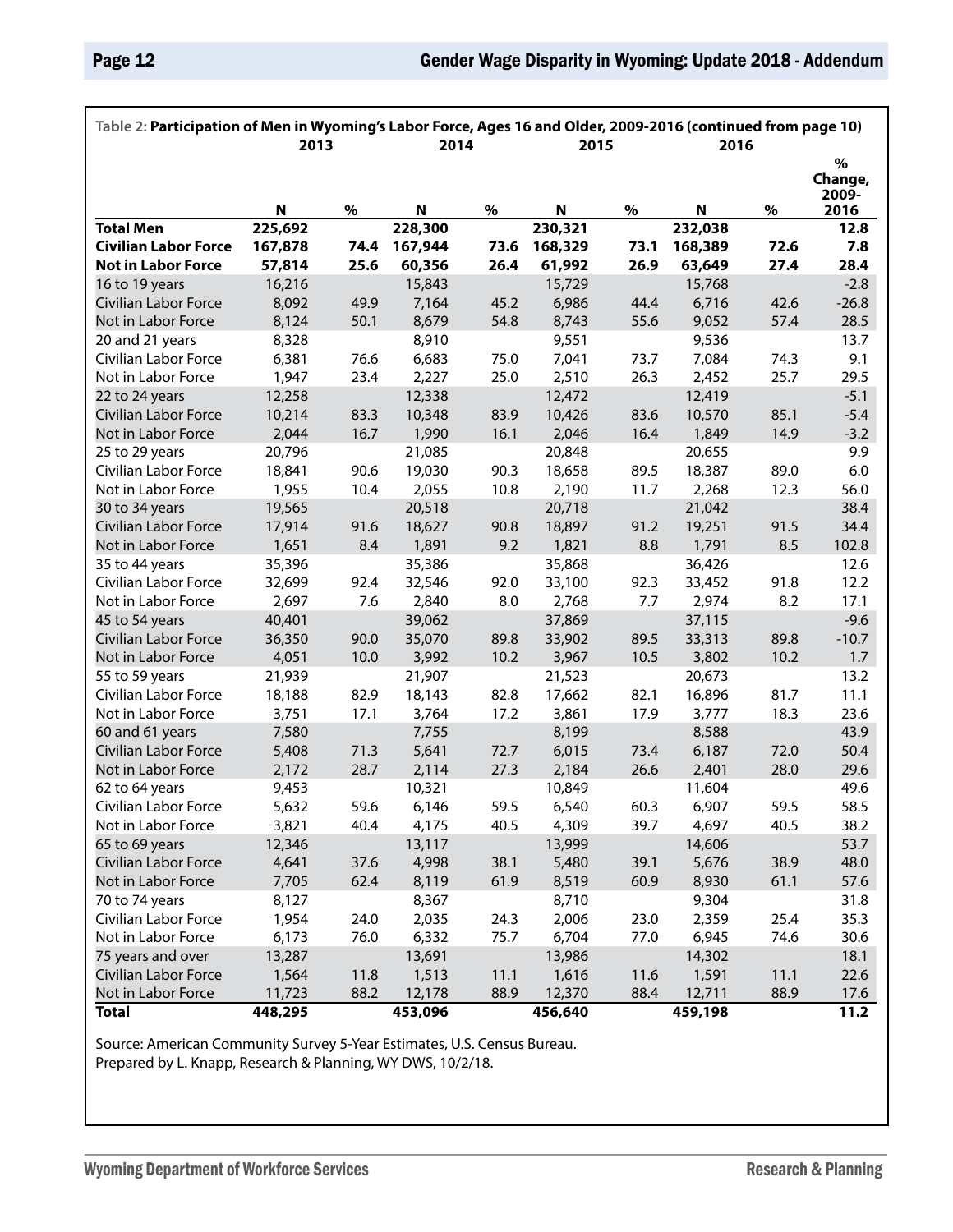| (continued on page 13)                      |         |      |         |      |         |      |         |      |
|---------------------------------------------|---------|------|---------|------|---------|------|---------|------|
|                                             | 2009    |      | 2010    |      | 2011    |      | 2012    |      |
|                                             | N       | $\%$ | N       | $\%$ | N       | $\%$ | N       | $\%$ |
| <b>Total Men</b>                            | 180,169 | 51.5 | 186,954 | 51.5 | 189,504 | 51.5 | 191,835 | 51.6 |
| Worked in the past 12<br>months             | 163,079 | 90.5 | 168,612 | 90.2 | 169,908 | 89.7 | 170,803 | 89.0 |
| Usually worked 35 or<br>more hours per week | 141,875 | 87.0 | 146,690 | 87.0 | 148,131 | 87.2 | 147,765 | 86.5 |
| Usually worked 15 to<br>34 hours per week   | 16,894  | 10.4 | 17,774  | 10.5 | 17,747  | 10.4 | 18,643  | 10.9 |
| Usually worked 1 to<br>14 hours per week    | 4,310   | 2.6  | 4,148   | 2.5  | 4,030   | 2.4  | 4,395   | 2.6  |
| Did not work in the<br>past 12 months       | 17,090  | 9.5  | 18,342  | 9.8  | 19,596  | 10.3 | 21,032  | 11.0 |
| <b>Total Women</b>                          | 169,360 | 48.5 | 176,063 | 48.5 | 178,318 | 48.5 | 179,975 | 48.4 |
| Worked in the past 12<br>months             | 138,697 | 81.9 | 142,646 | 81.0 | 143,935 | 80.7 | 143,832 | 79.9 |
| Usually worked 35 or<br>more hours per week | 95,539  | 68.9 | 99,144  | 69.5 | 99,821  | 69.4 | 98,565  | 68.5 |
| Usually worked 15 to<br>34 hours per week   | 34,421  | 24.8 | 34,185  | 24.0 | 34,430  | 23.9 | 35,478  | 24.7 |
| Usually worked 1 to<br>14 hours per week    | 8,737   | 6.3  | 9,317   | 6.5  | 9,684   | 6.7  | 9,789   | 6.8  |
| Did not work in the<br>past 12 months       | 30,663  | 18.1 | 33,417  | 19.0 | 34,383  | 19.3 | 36,143  | 20.1 |
| <b>Total</b>                                | 349,529 |      | 363,017 |      | 367,822 |      | 371,810 |      |

**Table 3: Usual Hours Worked in the Past 12 Months for Men and Women Ages 16-64 In Wyoming, 2009-2016 (continued on page 13)**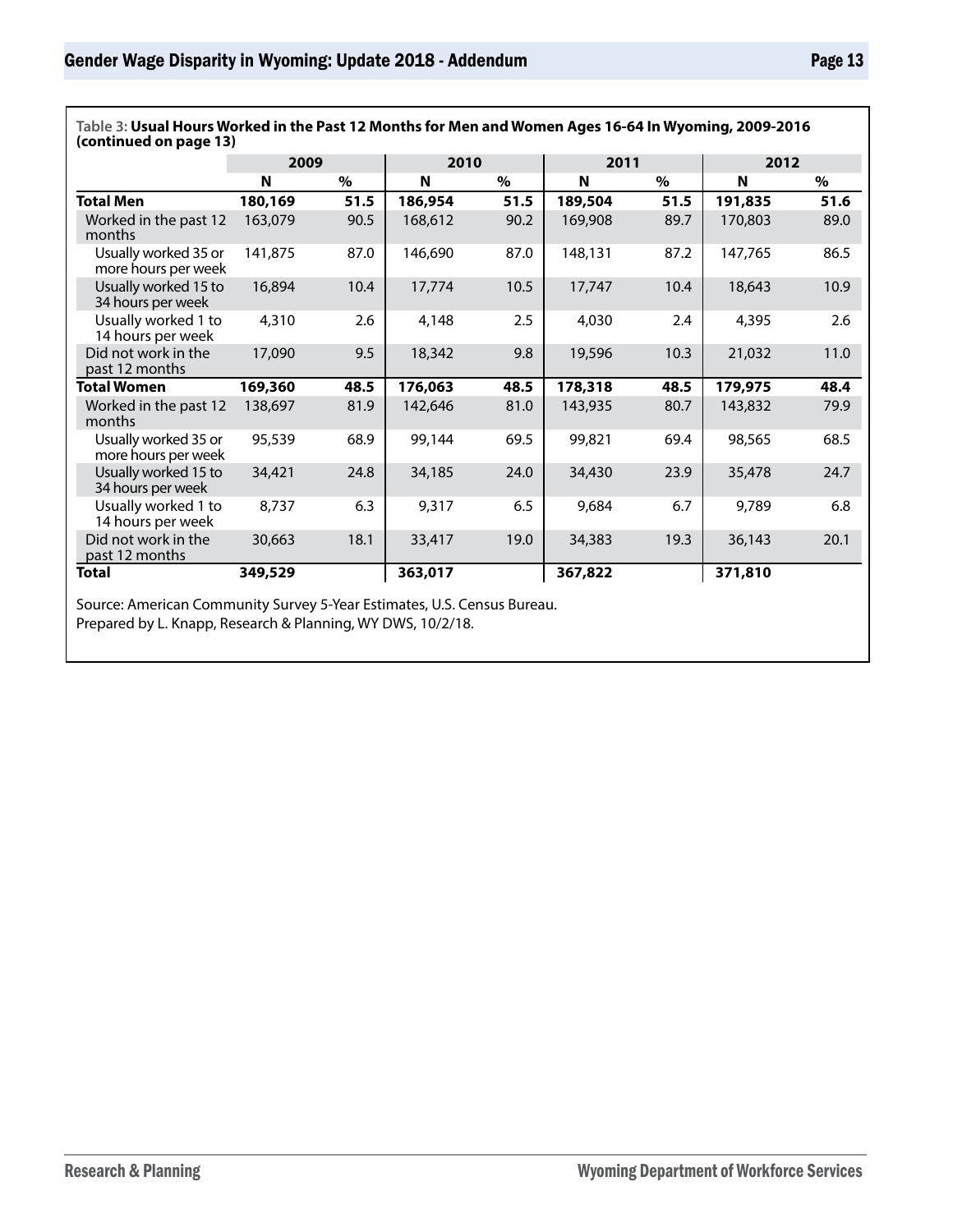| (continued from page 12)                    |         |      |         |      |         |      |         |      |                                  |  |
|---------------------------------------------|---------|------|---------|------|---------|------|---------|------|----------------------------------|--|
|                                             | 2013    |      | 2014    |      | 2015    |      | 2016    |      |                                  |  |
|                                             | N       | $\%$ | N       | $\%$ | N       | $\%$ | N       | $\%$ | $\%$<br>Change,<br>2009-<br>2016 |  |
| <b>Total Men</b>                            | 194,340 | 51.7 | 195,213 | 51.7 | 195,540 | 51.6 | 195,740 | 51.7 | 8.6                              |  |
| Worked in the past 12<br>months             | 171,715 | 88.4 | 171,073 | 87.6 | 170,933 | 87.4 | 170,477 | 87.1 | 4.5                              |  |
| Usually worked 35 or<br>more hours per week | 147,913 | 86.1 | 147,946 | 86.5 | 148,583 | 86.9 | 146,575 | 86.0 | 3.3                              |  |
| Usually worked 15 to<br>34 hours per week   | 19,360  | 11.3 | 18,917  | 11.1 | 17,951  | 10.5 | 19,200  | 11.3 | 13.6                             |  |
| Usually worked 1 to<br>14 hours per week    | 4,442   | 2.6  | 4,210   | 2.5  | 4,399   | 2.6  | 4,702   | 2.8  | 9.1                              |  |
| Did not work in the<br>past 12 months       | 22,625  | 11.6 | 24,140  | 12.4 | 24,607  | 12.6 | 25,263  | 12.9 | 47.8                             |  |
| <b>Total Women</b>                          | 181,554 | 48.3 | 182,660 | 48.3 | 183,100 | 48.4 | 182,751 | 48.3 | 7.9                              |  |
| Worked in the past 12<br>months             | 143,967 | 79.3 | 144,451 | 79.1 | 144,632 | 79.0 | 143,393 | 78.5 | 3.4                              |  |
| Usually worked 35 or<br>more hours per week | 98,950  | 68.7 | 99,732  | 69.0 | 100,023 | 69.2 | 99,286  | 69.2 | 3.9                              |  |
| Usually worked 15 to<br>34 hours per week   | 35,097  | 24.4 | 34,776  | 24.1 | 34,810  | 24.1 | 34,143  | 23.8 | $-0.8$                           |  |
| Usually worked 1 to<br>14 hours per week    | 9,920   | 6.9  | 9,943   | 6.9  | 9,799   | 6.8  | 9,964   | 6.9  | 14.0                             |  |
| Did not work in the<br>past 12 months       | 37,587  | 20.7 | 38,209  | 20.9 | 38,468  | 21.0 | 39,358  | 21.5 | 28.4                             |  |
| <b>Total</b>                                | 375,894 |      | 377,873 |      | 378,640 |      | 378,491 |      | 8.3                              |  |

| Table 3: Usual Hours Worked in the Past 12 Months for Men and Women Ages 16-64 In Wyoming, 2009-2016 |  |
|------------------------------------------------------------------------------------------------------|--|
| (continued from page 12)                                                                             |  |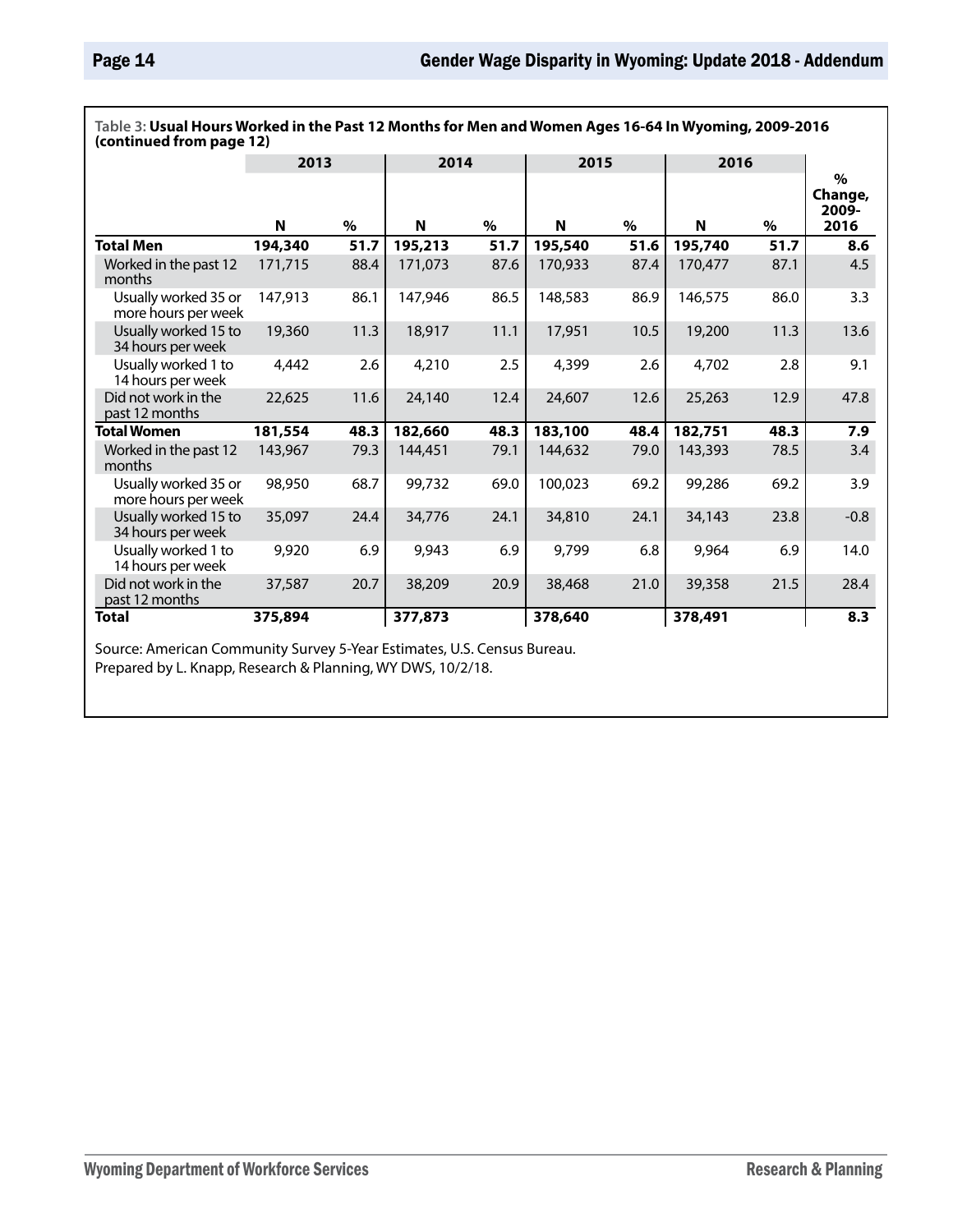This page left intentionally blank.